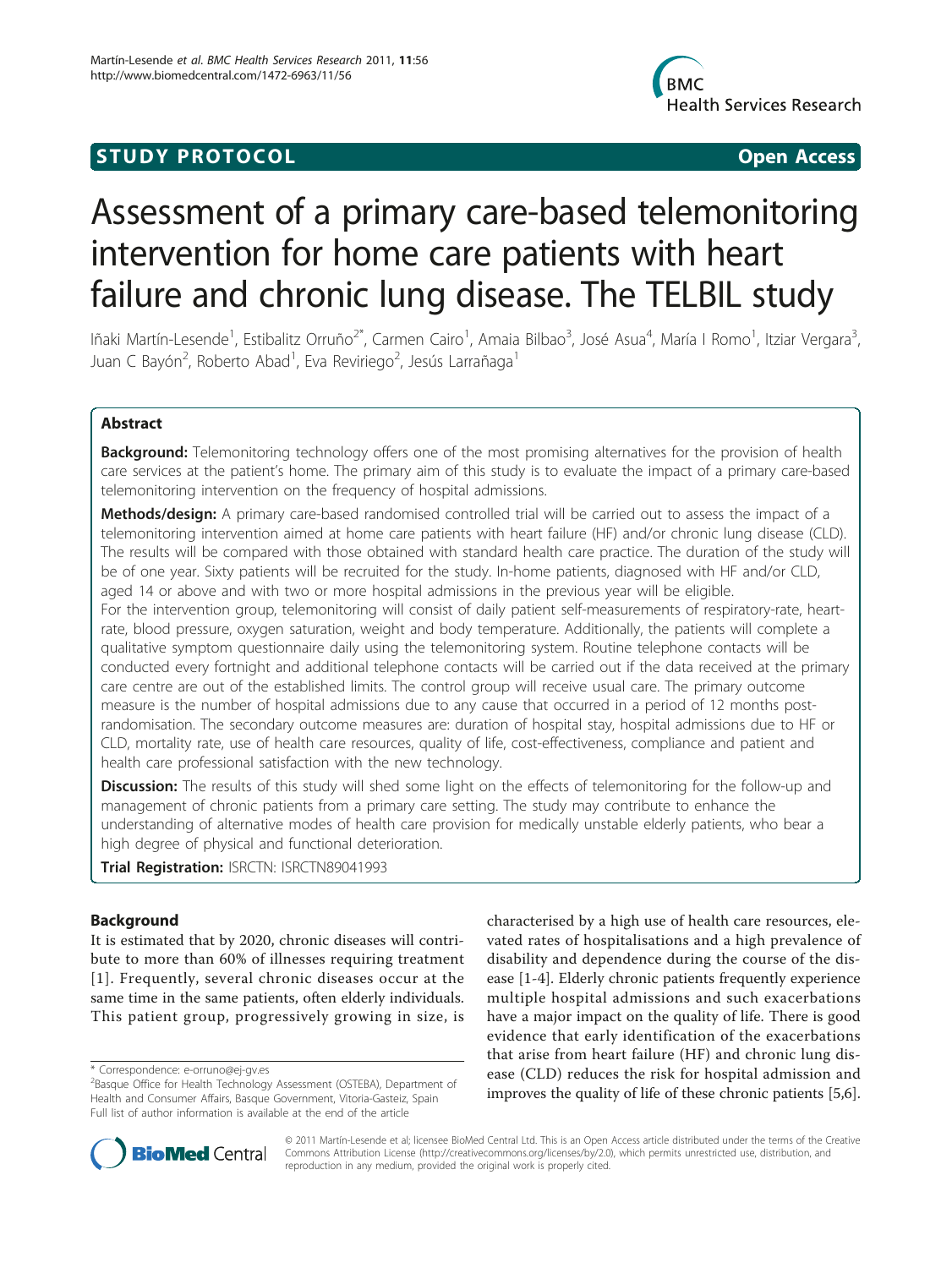In the view of the ageing population and the growing impact of chronic diseases, there is a pressing need to adapt and to search for new approaches to health care. In this sense, the used of information and communication technology (ICT) applied to the monitoring of chronic patients provides new health care alternatives. Thus, novel methods for the delivery of quality health care could increase the effectiveness of chronic disease management while containing costs and using scarce human resources to maximum effect. Home telemonitoring allows the transmission of patients' vital signs once or more per day and provides diagnostic information to health care professionals. Telemetric-supported self-monitoring of HF and CLD has the potential to promote self-care, improve compliance, enable timely response to deterioration and improve the follow-up after hospital discharge [[7,8\]](#page-10-0). A number of studies have shown that telemonitoring improves the quality of life of patients and their families [[9,10](#page-10-0)]. From an economic view point, home telemonitoring of chronic patients appears to reduce health care costs [[11](#page-10-0)-[14](#page-10-0)]. Nevertheless, higher-quality economic studies are required to give greater insights into the potential cost-effectiveness of home telemonitoring [\[15](#page-10-0)].

Home telemonitoring has been found to reduce rates of hospitalisation and emergency department visits for chronic obstructive pulmonary disease (COPD) patients, while findings for hospital bed days were not consistent and varied between studies [[15,16\]](#page-10-0). There was a higher mortality-rate among patients with COPD using home telemonitoring compared with usual care, but the number of original studies was scarce and the sample sizes were relatively small. Hence, the outcomes must be interpreted cautiously [[15,16\]](#page-10-0). According to recent systematic reviews, telemonitoring interventions for patients with HF have been shown to be effective in reducing the risk of all-cause mortality, HF-related hospitalisations and emergency department visits [\[15](#page-10-0),[17](#page-10-0)-[19\]](#page-10-0). Moreover, the use of home telemonitoring for patients with HF improved quality of life, patient self-care and evidencebased prescribing [\[15](#page-10-0),[17](#page-10-0)-[19\]](#page-10-0). However, further studies of high methodological quality are required to give more precise information about the potential clinical benefits of home telehealth interventions prior to scaling-up the use of the new technology [[7](#page-10-0),[19](#page-10-0)].

The telemonitoring system used in the present study is based on a telemonitoring system employed in another hospital-based clinical trial [[20](#page-10-0)]. The home telemonitoring system has been successfully tested on patients with HF and COPD in a randomised controlled trial carried out in Donostia University Hospital (Basque Country), Current Controlled Trials ISRCTN62033748. In contrast to the aforementioned trial, in the present study the management of the telemonitoring intervention is carried out by primary care nurses and general practitioners (GPs). To the best of our knowledge, no other primary carebased tele-homecare studies have been undertaken with regards to the type of patients and the telemonitoring procedure employed in this investigation.

#### Hypothesis and objectives of the study

The hypothesis that we set out to test in this study is that telemonitoring controlled by a primary care team can benefit home care patients with HF and/or CLD, and thereby, reduce the number of hospital admissions. We also postulate that home telemonitoring may improve the quality of life of these patients in a way that is cost-effective and acceptable to both, patients and health care professionals.

The main objective of the study is to evaluate the impact of a primary care-based telemonitoring intervention on the use of health care resources, specifically on the frequency of hospital admissions.

#### The secondary objectives are:

1. To analyse the impact of the intervention on mortality, duration of hospital stay, use of emergency services, visits to primary care physicians and to specialists, home visits, and telephone calls.

2. To evaluate the telemonitoring procedure in economic terms compared to usual care through a costeffectiveness analysis. The impact on the quality of life of the participating patients will also be assessed.

3. To assess the degree of satisfaction of the patients/ caregivers and health care professionals with the telemonitoring intervention.

#### Methods/design

## Main characteristics of the study

#### Study design

This is a randomised controlled trial with a one-year follow-up. In the intervention group (IG), in addition to the standard practice, patients will be monitored using a telemonitoring procedure, while the control group (CG) will receive the usual care. Participants will gradually join the study over a period of six months. The recruitment period could be extended to reach the targeted number of patients. Interim data analysis will be carried out after 3 and 6 months of follow-up and the final results will be obtained at 12 months post-randomisation. Figure [1](#page-2-0) outlines the general study design.

#### Study area

This study is being carried out across 23 health centres of the Bilbao Primary Care Health Region (Basque Country, Spain). The Health Region serves a catchment population of 390,000 people, of whom around 27% are over 60 years old. The team of professionals in charge of the first level of health care is composed of 218 GPs, 269 nurses and 44 paediatricians. At the hospital level,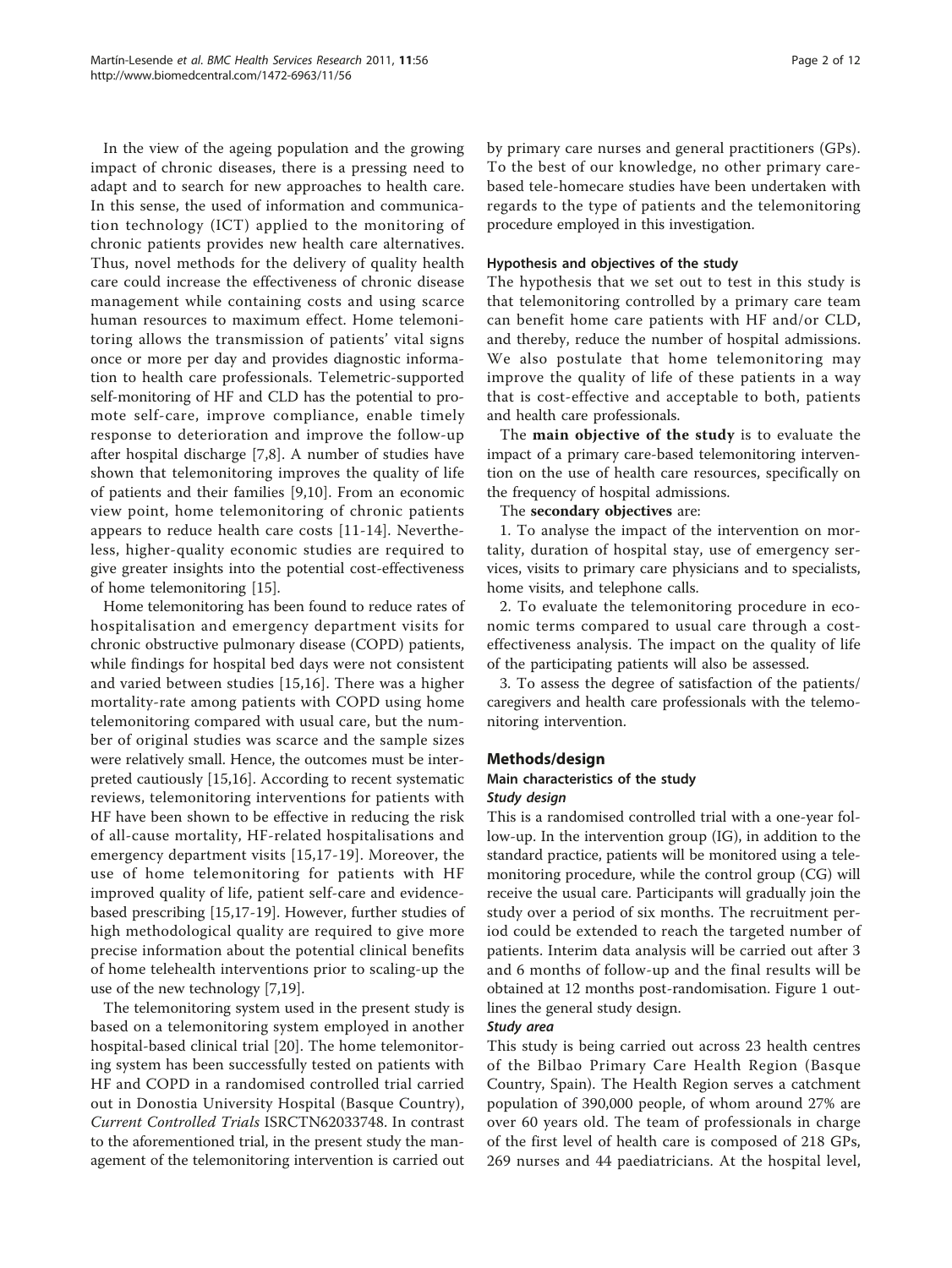<span id="page-2-0"></span>

there are two public referral centres: Basurto Hospital, the main hospital in the area, and Santa Marina Hospital, which is primarily focused on chronic diseases and palliative care.

### Intervention

### Description of the intervention

In the IG, telemonitoring will consist of daily transfers of the following self-measured clinical parameters: respiratory-rate, heart-rate, blood pressure, blood oxygen saturation using pulse oxymetry, weight and body temperature. Together with the clinical data, patients will also complete a brief questionnaire aimed at assessing the patient's perception of his/her medical and functional condition. The questionnaire also contains items concerning compliance with medication and diet. Health professionals will check the data daily and will routinely contact the patient by phone every two weeks (nursing staff). Other telephone contacts will be carried out, if necessary, if the data received at the primary health care centre are out of the established limits. The telemonitoring system comprises personalised alerts set for each patient, with messages being sent to a Web-based platform when the recorded parameters fall outside established limits (which may be adjusted over time).

We have established standard initial threshold values for all the telemonitored parameters, which can be further modified by health care professionals according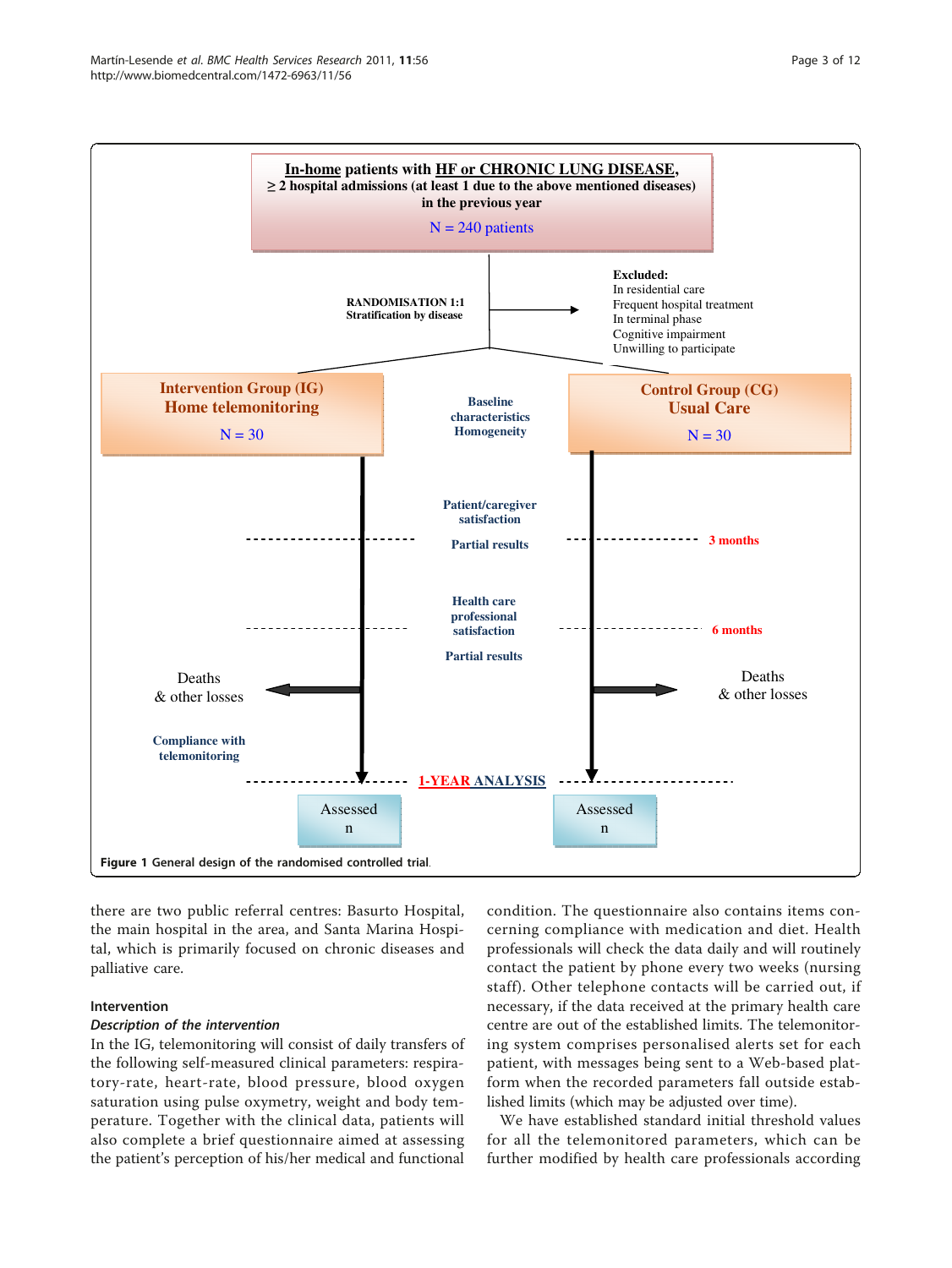to the specific characteristics of the patients. The established threshold values are essential for the monitoring of the patient's condition and for the detection of unusual changes. When the measurements fall outside the established limits, alerts will be triggered via the PDA terminal and the clinical staff will act according to the medical condition of the patient. Alternatively, the patients will be advised to call the emergency services at the weekends and at times when the health centres are closed.

The standard threshold values for alerts are shown in Table 1.

In the CG, patients will receive usual care, consisting of regular medical examinations in line with the established programmes for monitoring home-based patients. The frequency of the medical examinations will vary depending on the clinical, social and family situation of each patient. Additionally, the GP and/or nurse will see or call the patient on demand in the event of a deterioration in the medical condition. Note that the IG will receive usual care, as well as the extra telemonitoring specified under the study protocol.

Prior to the intervention, all GPs and nurses in charge of the care of the participating patients (in both IG and CG) will attend a 4-hour workshop on the management of HF and COPD and early detection of relapses. Additionally, the health care professionals involved with the IG will receive further training on the use of the telemonitoring system. The key activities for the CG and IG are outlined in Figure [2](#page-4-0).

### Technical features of the system and devices for data transfer and reception

The telemonitoring equipment, supplied by Saludnova [[20\]](#page-10-0), consists of a touch screen PDA which runs the

Table 1 Established thresholds for the telemonitored parameters

| <b>Telemonitored</b><br>parameters | <b>Established threshold values</b>                                                                                                                                                                                     |  |
|------------------------------------|-------------------------------------------------------------------------------------------------------------------------------------------------------------------------------------------------------------------------|--|
| Respiratory-rate                   | $<$ 12 or >24 breaths per minute (bpm)                                                                                                                                                                                  |  |
| Heart-rate                         | < 50 or >100 beats per minute (bpm)                                                                                                                                                                                     |  |
| Systolic blood<br>pressure         | $<$ 100 or >160 millimeters of mercury (mmHg)                                                                                                                                                                           |  |
| Diastolic blood<br>pressure,       | < 60 or >95 millimeters of mercury (mmHg)                                                                                                                                                                               |  |
| Oxygen saturation                  | < 95% (this is a frequently adjusted limit for<br>patients with CLD)                                                                                                                                                    |  |
| Temperature                        | $> 37^{\circ}$ C                                                                                                                                                                                                        |  |
| Weight                             | Should be notified if there is an increase of 1 Kg<br>in three days                                                                                                                                                     |  |
| Oualitative<br>questionnaire       | Negative answers to the questionnaire which<br>correspond to: feeling worse, breathing<br>difficulties, increased nocturia, oedema, worsening<br>of cough, increased sputum production and a<br>change in sputum colour |  |

Microsoft's Windows Mobile operating system, with wireless Bluetooth sensors to measure blood pressure, heart-rate and oxygen saturation, and manual input of body temperature, respiratory-rate, weight, questionnaires on the medical condition, any perceived changes and a record of compliance with medication and diet. The telemonitoring kit used by patients in the intervention group is shown in Figure [3](#page-4-0). The data will be transferred via GPRS to the Web-based platform (Web data manager). The centralised Web management system allows different levels of access depending on the specific roles of the participating professionals (project leaders, GPs/nurses, hospital). The screen of the Webplatform accessed by health care professionals to check the transmitted data is shown in Figure [4.](#page-5-0) Although the platform can be accessed from any computer connected to the internet, it should be noted that there are terminals available in the consultation rooms of the health centres and in one of the referral hospitals (Santa Marina Hospital), which given its characteristics, often provides care to this type of patients.

### Study Population

#### Eligible patients

The patients included in the study are all attached to the health centres of the Bilbao Primary Health Care Region, are under home care (*i.e.*: in-home patients that receive routine health care at home due to lack of or severe difficulties with mobility), aged 14 or above, have been diagnosed with HF and/or CLD, with two or more hospital admissions during the previous year and at least one of these admissions having been associated with one of the two conditions under study.

#### Exclusion criteria

The following patients are excluded from the study: those in residential care under the supervision of specific health care professionals, those receiving regular monitoring or treatment by specialists or hospital services (such as, rehabilitation programmes, haemodialysis, care in hospital day-care centres, etc.), those in the terminal phases (with a life expectancy under 6 months) of other illnesses (not HF or CLD), patients with cognitive impairment and those not willing to participate in the study.

#### Patient selection process

The lists of patients with two or more hospital admissions for any cause between the  $1<sup>st</sup>$  of December 2008 and the 1<sup>st</sup> of December 2009 (12,293 people) was obtained from the hospital records of the two referral hospitals of the Health Region. Subsequently, 240 in-home patients suffering from the clinical conditions under investigation  $(i.e.:$ HF and/or CLD) were identified using the primary care medical record database ("Osabide"). Fifty nine of these home care patients met all the inclusion criteria and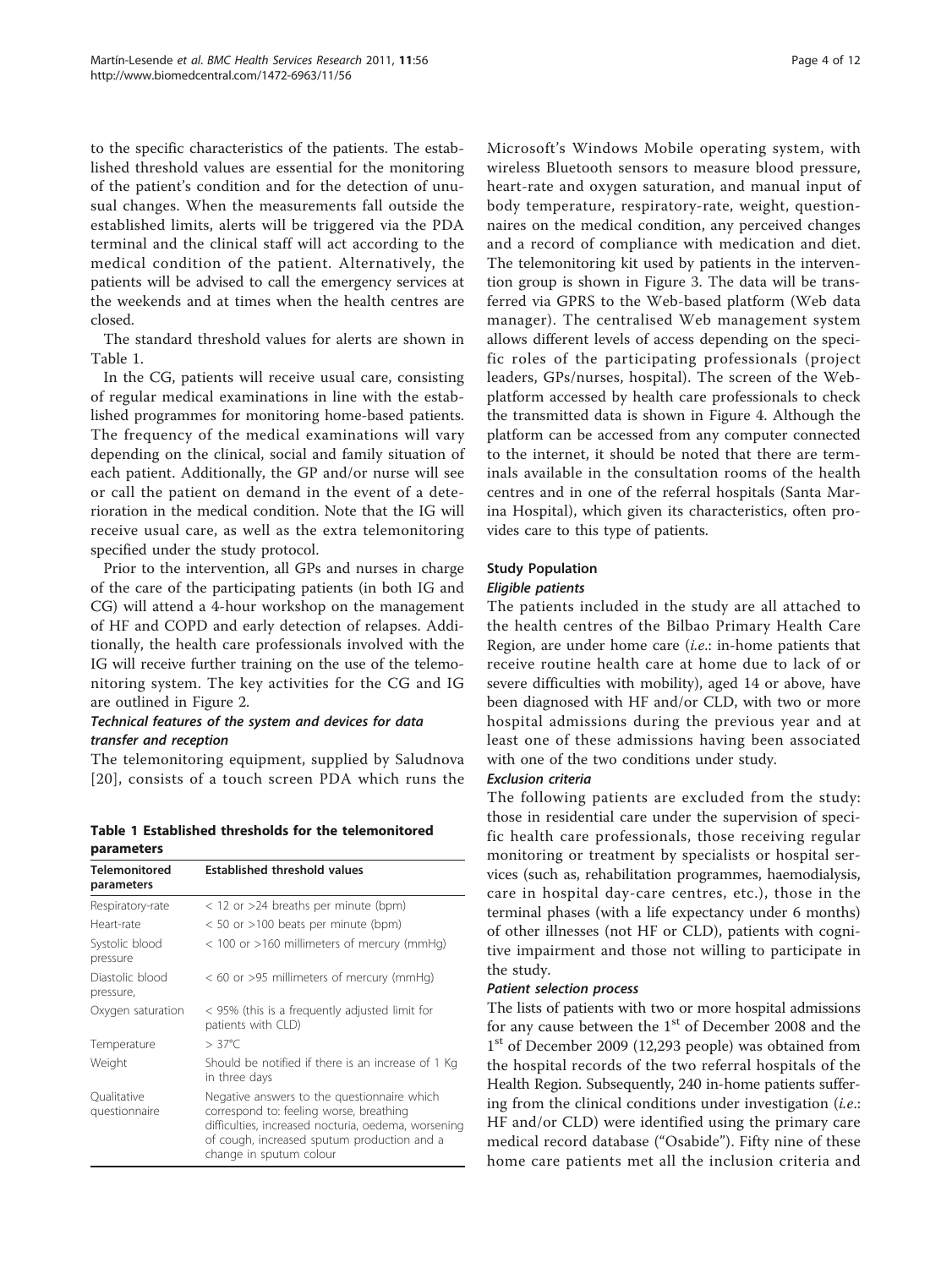<span id="page-4-0"></span>

constituted the group of potentially eligible participants for the first phase of the recruitment process. One of the limiting inclusion criterion applied was the fact that at least one of the hospital admissions had to be due to HF or CLD. Progressively, inclusion of additional patients will also be sought through meetings held in the health centres, until the pre-established number of patients is reached.

### Randomisation

We used a stratified random sampling by disease (HF, CLD or both), which consisted of the random selection of patients for allocation to the control and intervention groups from three containers holding the codes of the initial patients. Subsequent draws were made to maintain the 1:1 ratio between the two study groups and between the three different strata considered.

### Recruitment of patients

After GPs and nurses from the 23 health centres agreed to join the study, eligible patients were provided with information about the study and were invited to participate and sign a written informed consent form. Additionally, the patients from the IG were given a "Patient information sheet" with detailed information concerning the telemonitoring intervention.

# Study variables

# Initial assessment and baseline data

The following socio-demographic data will be collected for every patient taking part in the study: health centre, assigned GP and nurse, date of birth and age, gender, living arrangements, main caregiver and relationship with



Figure 3 Telemonitoring kit used by patients in the intervention group.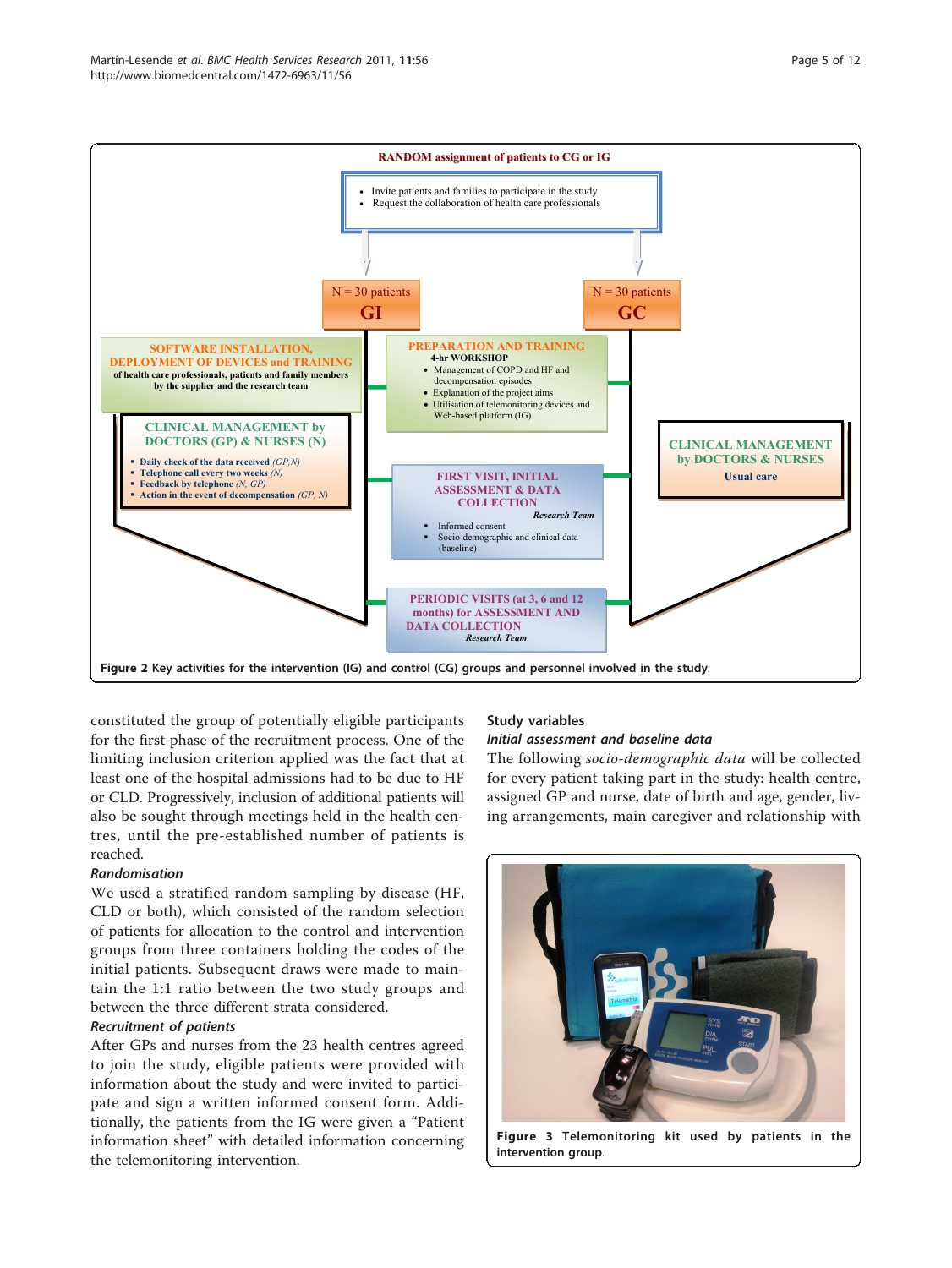<span id="page-5-0"></span>

|                                                                                                       | <b>Buscador de mediciones</b><br>$\mathbf{v}$ |                      |                          |                      |                         | Últimas mediciones                                                                                                                                                                                                             |                                                |                                            |                                                                      |  |
|-------------------------------------------------------------------------------------------------------|-----------------------------------------------|----------------------|--------------------------|----------------------|-------------------------|--------------------------------------------------------------------------------------------------------------------------------------------------------------------------------------------------------------------------------|------------------------------------------------|--------------------------------------------|----------------------------------------------------------------------|--|
| Desde: $\left  - \right $ $\left  - \right $<br>$\vert \cdot \vert$<br>Hasta: $\vert - \vert - \vert$ |                                               |                      |                          |                      | $\overline{ }$          | Fecha de alta                                                                                                                                                                                                                  |                                                |                                            | <b>Usuario</b>                                                       |  |
| Mediciones: C 10 Últimas<br>C 20 Últimas C 50 Últimas<br>C Todas                                      |                                               |                      |                          |                      |                         |                                                                                                                                                                                                                                | 27-Feb-2011 11:59:32                           |                                            | TELBIL55                                                             |  |
|                                                                                                       |                                               |                      |                          |                      |                         |                                                                                                                                                                                                                                |                                                |                                            |                                                                      |  |
| *Usuario: TELBIL55                                                                                    |                                               |                      | $\overline{\phantom{a}}$ |                      | <b>C</b> Buscar         |                                                                                                                                                                                                                                |                                                |                                            |                                                                      |  |
|                                                                                                       |                                               |                      |                          |                      |                         |                                                                                                                                                                                                                                |                                                |                                            |                                                                      |  |
|                                                                                                       |                                               |                      |                          |                      | Incidencias del usuario | TELBIL55<br><b>Coll</b> PULSO<br><b>PESO</b>                                                                                                                                                                                   | $\bigcap$ SPO <sub>2</sub><br><b>GAN</b> RESP. | <b>XX</b> Excel<br>TEMP.<br><b>BO</b> TENS |                                                                      |  |
|                                                                                                       |                                               |                      |                          |                      |                         |                                                                                                                                                                                                                                |                                                | SP <sub>O</sub> 2                          |                                                                      |  |
| <b>MEDIDAS</b>                                                                                        | 11-02-27<br>11:59:32                          | 11-02-26<br>11:12:30 | 11-02-25<br>11:25:23     | 11-02-24<br>11:09:45 |                         | SPO <sub>2</sub>                                                                                                                                                                                                               |                                                | Fecha                                      |                                                                      |  |
| PESO                                                                                                  | 74                                            | 74                   | 74                       | 74                   | 106                     | -Maximo - Minimo                                                                                                                                                                                                               |                                                | 2011-02-27 11:59:32                        |                                                                      |  |
| PULSO                                                                                                 | 70                                            | 80                   | 72                       | 80                   |                         |                                                                                                                                                                                                                                |                                                | 2011-02-26 11:12:30                        |                                                                      |  |
| RitmoResp                                                                                             | 28                                            | 28                   | 28                       | 28                   |                         |                                                                                                                                                                                                                                |                                                | 2011-02-25 11:25:23                        |                                                                      |  |
| SPO <sub>2</sub>                                                                                      | 94                                            | 91                   | 94                       | 92                   |                         | 2011-02-18 10:45:09                                                                                                                                                                                                            |                                                | 2011-02-24 11:09:45                        |                                                                      |  |
|                                                                                                       | 34.80                                         | 35.40                | 35.60                    | 35.80                | 97.5                    | 94                                                                                                                                                                                                                             |                                                | 2011-02-23 11:34:46                        |                                                                      |  |
| <b>TENSION</b>                                                                                        | 55                                            | 64                   | 62                       | 70                   |                         |                                                                                                                                                                                                                                |                                                | 2011-02-21 11:18:03                        |                                                                      |  |
| (Diastólica)                                                                                          |                                               |                      |                          |                      |                         |                                                                                                                                                                                                                                |                                                | 2011-02-20 11:08:00                        | L Pdf<br>J2 OUES.<br>Valor<br>94<br>91<br>94<br>92<br>95<br>95<br>93 |  |
| TENSION<br>(sistólica)                                                                                | 126                                           | 139                  | 130                      | 135                  |                         |                                                                                                                                                                                                                                |                                                | 2011-02-19 11:04:34                        | 92                                                                   |  |
| <b>Ultimas mediciones</b><br>TEMPERATURA<br>CUESTIONARIO                                              | Ver                                           | Ver                  | Ver                      | Ver                  | 89                      | 1 22 th 40 or 2 at 2 days and the contract of the 2 miles of the contract of the contract of the contract of the contract of the contract of the contract of the contract of the contract of the contract of the contract of t |                                                | 2011-02-18 10:45:09<br>2011-02-17 12:11:43 | 94<br>93                                                             |  |

the caregiver, level of education and the existence of any adverse social factors (i.e.: poverty, social exclusion, loneliness, lack of support, isolation, recent widowhood).

The following clinical variables will also be recorded: main disease (HF and/or CLD), degree of severity of the disease (based on the FEV1 - forced expiratory volume in one second- for COPD and on the NYHA - New York Heart Association- classification and the ejection fraction for HF. Severity of illness measures will be collected at the moment of enrolment from the clinical records depending on availability and will be used to ensure comparability between the two groups), requirement for home oxygen therapy, name and list of the drugs taken regularly, adherence to the prescribed medication (compliance) using the four-item self reported scale proposed by Morinsky et al. [[21](#page-10-0)], the Barthel Index (BI) [[22](#page-10-0)], the EuroQol questionnaire (EQ-5D) [[23-25\]](#page-10-0), and the Zarit Burden Interview (ZBI) [[26-28](#page-10-0)].

#### Outcome measures

All the outcome measures will be collected after 3, 6 and 12 months of follow-up, except for satisfaction with the telemonitoring technology, which will be measured only once (approximately after 3 months from the start of the study). Table [2](#page-6-0) shows a summary of the outcome variables that will be evaluated in the present study.

1. Primary outcome measure Number of hospital admissions due to any cause that occurred in a period of 12 months post-randomisation.

The hospitalizations will be classified as due to HF, due to CLD (i.e., COPD, asthma and other respiratory conditions) and non-cardiorespiratory causes.

2. Secondary outcome measures 2.1 Duration of hospital stay: number of bed-days for emergency admissions with a primary diagnosis of HF, CLD (*i.e.*, COPD, asthma and other respiratory conditions) and other causes during 12 months after randomisation.

2.2 Number of hospital admissions due to exacerbation of HF and CLD (i.e., COPD, asthma and other respiratory conditions) that occurred in a period of 12 months postrandomisation.

2.3 Mortality rate: number of all-cause deaths at 12 months. Cause of death will be taken from the primary and/or secondary care clinical records.

2.4 Level of use of health resources measured during a period of 12 months after randomisation:

- Number of emergency department visits for a cardiac or respiratory cause and for all causes.

- Number of home visits (by their GP or nurse).
- Number of primary care visits.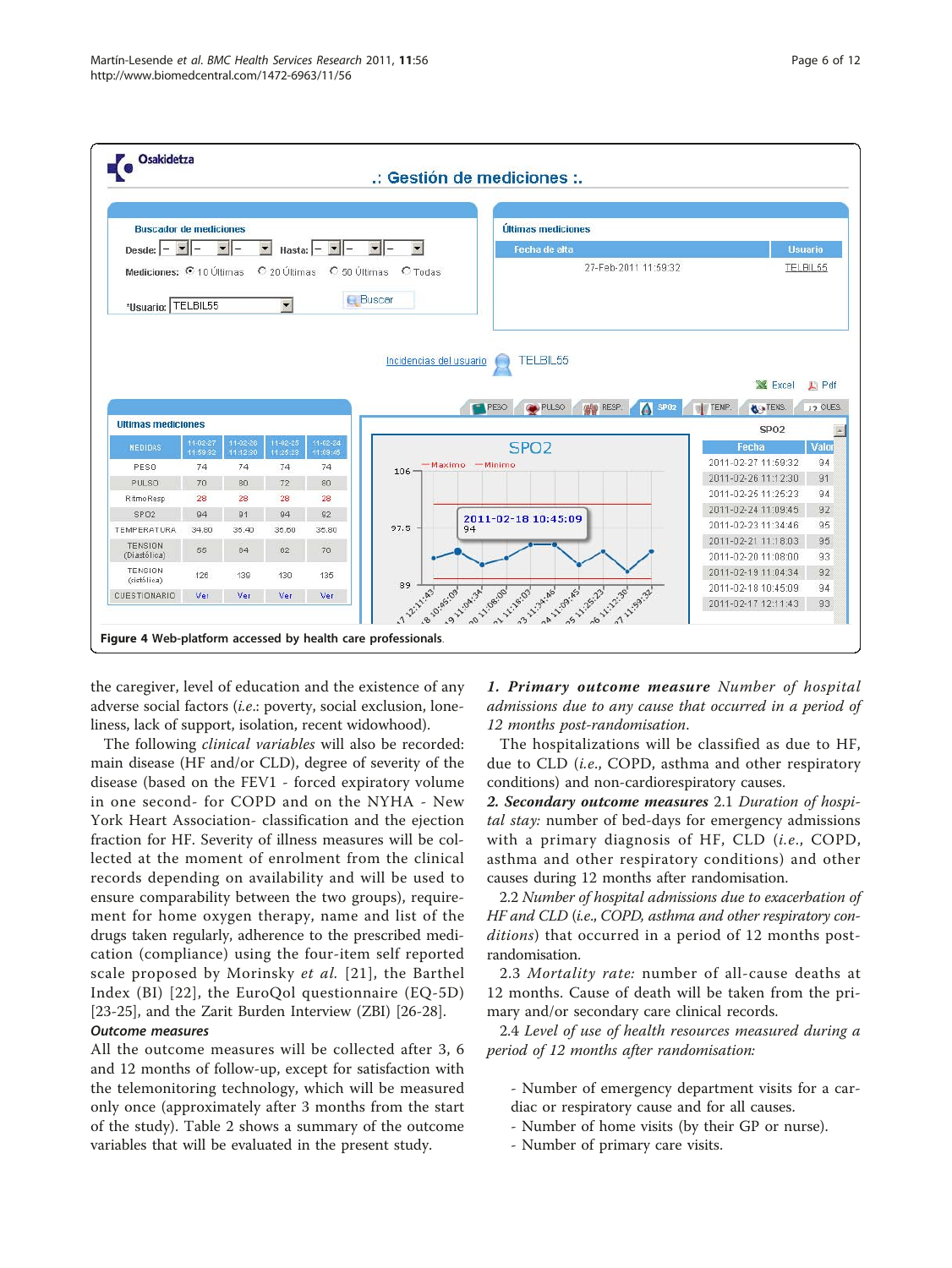|                                          | Primary outcome measure                   | Secondary outcome measures                                                            |
|------------------------------------------|-------------------------------------------|---------------------------------------------------------------------------------------|
| <b>Mortality</b>                         |                                           | - Mortality due to any cause                                                          |
|                                          |                                           | - Mortality due to HF or CLD                                                          |
| Use of health care resources             | - Hospital admissions due to any<br>cause | - Hospital admissions due to HF or CLD                                                |
|                                          |                                           | - Duration of hospital stay                                                           |
|                                          |                                           | - Emergency department visits                                                         |
|                                          |                                           | - Home visits by GP or nurses                                                         |
|                                          |                                           | - Visits to primary care centres by family or caregivers                              |
|                                          |                                           | - Telephone contacts with professionals                                               |
|                                          |                                           | - Visits to specialist doctors                                                        |
| Clinical efficacy                        |                                           | - Worsening of the patients' pulmonary and/or heart condition (number of<br>episodes) |
| Functional status and quality of<br>life |                                           | - Patient Quality of Life (EQ-5D questionnaire)                                       |
|                                          |                                           | - Functional status (Barthel Index)                                                   |
|                                          |                                           | - Caregiver burden (Zarit Burden Interview)                                           |
| <b>Cost-effectiveness</b>                |                                           | - Cost-effectiveness (using QALYs)                                                    |
| Satisfaction with the new<br>technology  |                                           | - Degree of satisfaction of patients and health care professionals                    |
| Compliance                               |                                           | - Patient and provider compliance with the telemonitoring                             |

<span id="page-6-0"></span>Table 2 Summary of the outcome measures analysed in the study

- Number of telephone contacts with primary health care professionals.

- Number of visits to the specialist doctors.

2.5 Cost-effectiveness analysis. The costs associated with the health care resources used will be estimated based on the following variables: duration of hospital stay, use of emergency services, purchase and maintenance of telemonitoring devices, number of consultations and time of the health care personnel, as well as the time dedicated by the health care professionals to using the telemonitoring equipment. The effectiveness will be expressed in Quality-Adjusted Life Years (QALY) and will be calculated from the data of the Health Related Quality of Life (HRQL) obtained from the generic EQ-5D questionnaire.

2.6 Health related quality of life (HRQL). The validated Spanish version of the EQ-5D questionnaire will be employed for the quality of life assessment [[23](#page-10-0)-[25](#page-10-0)]. This questionnaire describes the health status in five dimensions (mobility, self-care, usual activities, pain/discomfort, and anxiety/depression) with three possible responses for each item and using the visual analogue scale (VAS) ranging between 0 and 100.

2.7 Other variables of clinical efficacy: number of episodes of worsening of the pulmonary and/or heart condition. An episode of worsening or exacerbation is defined as a sustained worsening of the patient's symptoms from a usual stable state that is beyond normal day-to-day variations and is acute in onset. Commonly reported symptoms are oedema, breathlessness and nocturia for HF, and worsening breathlessness, cough, increased sputum production and change in sputum colour for CLD. An episode of worsening is considered a change in these symptoms that requires intervention or control by the physician.

2.8 Functional status. The Barthel Index (BI) [\[22](#page-10-0)] will be used to measure Activities of Daily Living (ADL). The score on the BI ranges between 0 and 100, with results indicating: total dependence (0-20), severe dependence (21-60), moderate dependence (61-90), little dependence (91-99), and total independence (100).

2.9 Caregiver burden. The burden of the family/caregiver will be measured using a validated Spanish version of the Zarit Burden Interview (ZBI) [\[26-28\]](#page-10-0). The score ranges from 0 (no burden) to 88 (highest level of burden).

2.10 Degree of acceptance and satisfaction of patients and health professionals. The degree of satisfaction of the patients with the telemonitoring intervention will be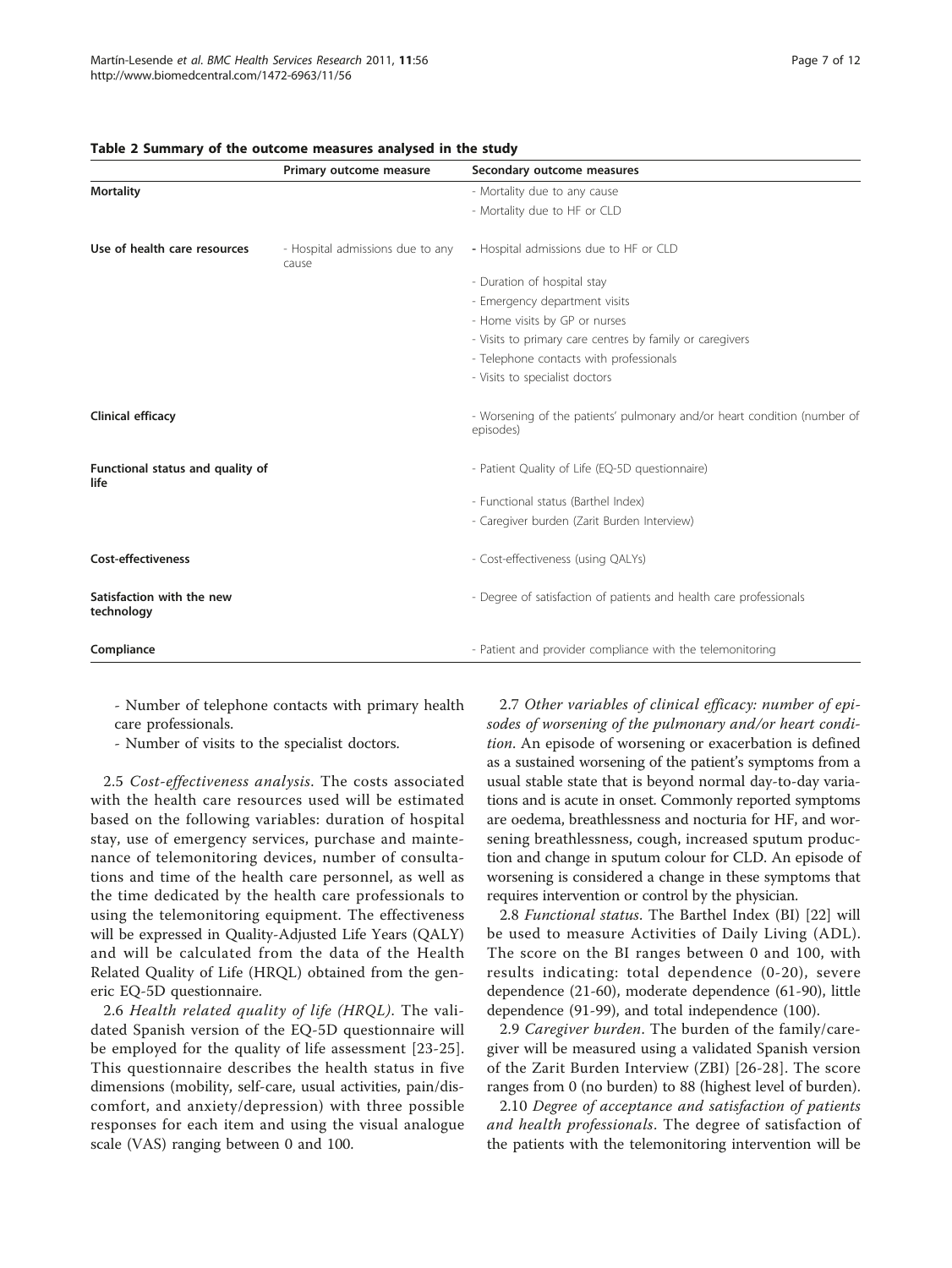assessed using a questionnaire based on validated published surveys adapted for this study [[29-31](#page-10-0)]. It consists of 18 items grouped in eight dimensions. The patient satisfaction questionnaires will be administered at the patient's home by an independent female sociologist not involved in the care process. The degree of satisfaction of GPs and nurses participating in the intervention group will be assessed through a qualitative study based on focus group methodology and by means of a specific questionnaire designed ad hoc. A Web-based version of the questionnaire for health care professionals will be delivered electronically.

2.11 Evaluation of the technical performance and compliance with the telemonitoring system.

Compliance with telemonitoring will be evaluated through the analysis of the frequency of data transmitted by patients and the number of times that health care professionals access the telemonitoring Web-platform. Additionally, the reliability and performance of the telemonitoring system will be assessed (malfunctions of the system, problems concerning the transfer, reception and visualisation of data). The security of the system will also be evaluated (external attacks to the transmission system or server, etc.).

The reasons for the *losses* occurred during the study will be recorded. It is envisaged that such losses may include patients moving house or dying, failure to correctly manage the system, technical problems, requirements for specific health care (for example, patients in need of palliative care at home) and institutionalisation. Additionally, data concerning eligible patients or professionals who declined to participate in the study and the reasons for not participating in the study will be recorded.

#### Sample size

Thirty patients will be recruited in each of the study groups, the main constraints being the number of available devices and the number of potential patients fulfilling the inclusion criteria in the Bilbao Primary Care Health Region. Thus, if 30 patients are included in each group, and a 10% loss to follow-up is assumed at 12 months (based on previous analysis of mortality and other causes of loss in patients with similar characteristics), we have estimated a statistical power of 72% to detect significant differences between the CG and the IG in the mean number of total admissions with a level of significance of 5%. For the power calculation, it has been assumed that the mean number of admissions in the CG is 3.5, the standard deviation 1.7, and there will be a 35% decrease of hospitalisations in the IG with respect to the CG [\[32](#page-11-0)-[34\]](#page-11-0). The power calculations have been performed with the sample size calculation software Ene 2.0.

#### Statistical Analysis

The download, processing and statistical analysis of the data collected during the study will be performed using PASW Statistics 18 software (SPSS). The researchers in charge of the statistical analysis will be blinded to the assignment of the patients to the IG or CG.

#### Description of the baseline characteristics of the patients

The unit of the study is the patient. The following statistics will be used for the descriptive analysis: mean, standard deviation, median and rank for the quantitative variables, and frequency and percentage for the qualitative variables. Socio-demographic and baseline clinical data will be compared between the two groups in order to test the homogeneity. Losses occurring during the study will be analysed and the main baseline characteristics of dropouts will be compared to those who have completed the study. For the comparison of quantitative variables, the Student's t-test and the non-parametric Mann Whitney U test will be used for normally and non-normally distributed data, respectively. The Chi-square or the Fisher's exact tests will be used for the comparison of qualitative variables. The level of statistical significance will be set at  $p < 0.05$ .

#### Analysis of the main outcome measure and impact on the use of the health care services

Firstly, at 3, 6 and 12 months follow-up, a descriptive analysis of the primary and secondary outcome measures will be carried out in the two study groups (number of hospital admissions, duration of the hospital stay and mortality rate). The variables related to the use of health care services, clinical efficacy, functional status of the patients (BI), the health related quality of life -HRQL- (EQ-5D) and the family/caregiver burden (ZBI) will also be analysed. Additionally, given that certain variables will have different follow-up periods, the incidence-rates of certain variables, such as mortality, hospital admissions, visits and episodes of worsening will be calculated.

Subsequently, both primary and secondary outcome measures will be compared between the two groups of patients at each follow-up point to test whether significant differences exist. Any changes in the functional condition (BI) or HRQL of the patients (EQ-5D) and caregiver burden (ZBI) with respect to the baseline levels will also be assessed at 3, 6 and 12 months (i.e., difference between the follow-up and initial scores). Quantitative variables will be compared using the Student t-test or the non-parametric Mann Whitney U test, while qualitative variables will be assessed using the Chi-Square or Fisher's exact tests. The Student's paired t-test will be used to compare the differences between the baseline scores on the BI, the EQ-5D and the ZBI and the scores obtained at 3, 6 and 12 months followup, for each group of patients.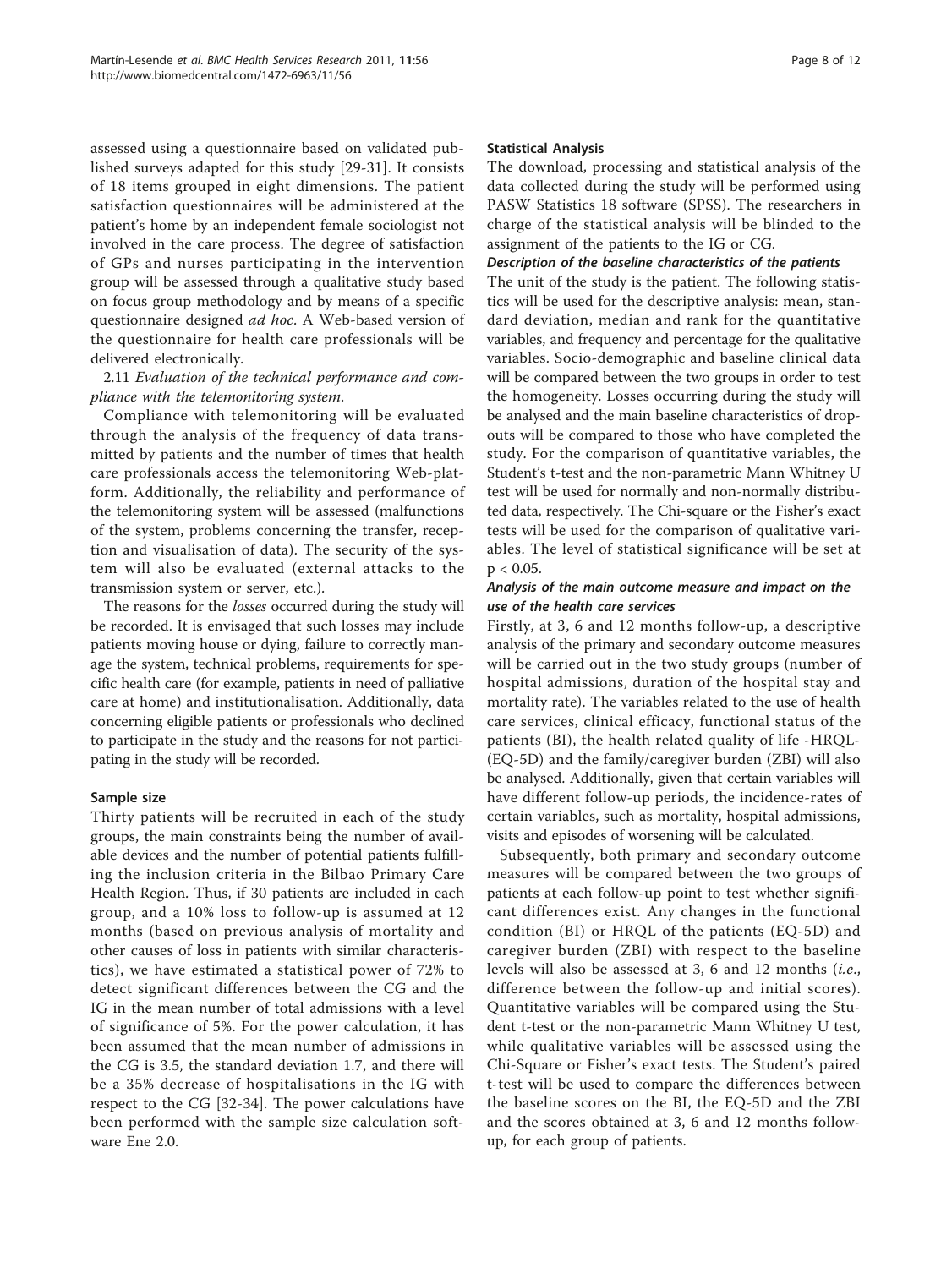If statistically significant differences are detected between the CG and the IG for the baseline characteristics analysed, the comparisons of the main outcome measures will be adjusted by the corresponding baseline variables. A logistic regression model will be used to compare dichotomous categorical variables (such as, mortality), while a general linear model will be used for quantitative variables (such as, the duration of hospital stay). In the latter case, the dependant variable will be appropriately transformed if it does not fit the normal distribution. Finally, multilevel analysis will be performed to test the effect of the individual primary care professionals involved and the clinical practice site on the results.

Whenever possible, the number needed to treat (NNT) will be calculated for the primary outcome variable (number of hospital admissions).

#### Economic analysis of the telemonitoring intervention

A cost-effectiveness analysis will be undertaken from the perspective of the health care provider. The time horizon will be of one year.

Assessment of the effectiveness The QALYs, calculated from the EQ-5D questionnaire results, will be used as a measure of effectiveness. The QALYs will be estimated by calculating the area under the curve (AUC), which is obtained by summing up the areas of the geometrical shapes obtained by linear interpolation between the utility scores during the study period [\[35\]](#page-11-0). In addition, the baseline utility will be controlled using a regression-based adjustment, since there tends to be a strong correlation between the baseline utility of patients and the QALY scores [[35](#page-11-0)].

**Cost assessment** Only direct unit costs per patient will be calculated. Indirect (caregivers, etc.) and intangible costs will not be considered for the analysis. The specific costs that will be taken into account include: costs directly associated with the telemonitoring intervention (cost of purchase and maintenance of the system, training of professionals in the use of the system, salaries of the health care professionals), costs associated with the home care (visits and telephone calls), costs related to the impact of the telemonitoring program on the necessary resources for the provision of patient care (number of visits to a primary care doctor, visit to the emergency department, number of hospital admissions). The costs will be based on 2009 figures and will be expressed in euros.

Health resources use estimates will be measured considering the following variables: number of telephone consultations (both control calls and calls made as a result of alerts) made or received by health care professionals (by the GP or nurse), average duration of telephone consultations, number of home care visits (both control visits and visits due to alerts) performed by health care professionals (by the general practitioner or nurse), average time spent by health care professionals to check

the telemonitoring data daily, number of primary care visit, number of emergency department visits, number of visits to the specialist doctors and number of hospital admissions. The time taken to check telemonitoring data daily or undertaken monitoring telephone calls will be estimated by timing a sample of these tasks.

Resource use estimates will be combined with unit costs per patient obtained as follows: the time spent by health care professionals in made and answered telephone consultations and in checking the telemonitoring data daily, will be assessed based on the salaries for nurses and GPs as reflected in the Basque Health Service wage payment tables; primary care visits, emergency department visits and visits to the specialist doctors, will be amounted in accordance with the Osakidetza billing rates for health care services; hospital admissions will be assessed according to Diagnostic Related Groups (DRGs) for each pathologic condition; telemonitoring equipment (software and devices) will be assessed based on their equivalent annual cost, maintenance and training for their management will be valued using the market price provided by the supplier.

The cost of telecommunications and computer equipment will not be considered, since this is an already implemented infrastructure in the Basque Health System, which is used for many other applications and daily tasks in addition to the telemonitoring process. The cost per patient will be minimal and, therefore, ignored in the costs calculation.

As the comparison is restricted to the programs under study, costs common to both need not be considered as they will not affect the choice between the given programs.

The costs will be based on 2009 figures and will be expressed in euros. The discount-rate used to calculate the equivalent annual cost will be 3%.

Presentation of the economic analysis Once the QALY scores and the costs associated with the two care options under study have been estimated, the incremental cost-effectiveness ratio (ICER) will be calculated to determine which approach is most effective in terms of QALYs. To determine the degree of uncertainty, a sensitivity analysis will be carried out using the non-parametric bootstrapping method [\[36](#page-11-0)].

The ICER values estimated using bootstrapping resampling, together with the resulting distribution, will be used to estimate the 95% confidence intervals and will be plotted on a cost-effectiveness plane, to determine the quadrant in which the procedure under study lies (dominated, dominant, more costly and more effective or less costly and less effective). The cost-effective ICER proportions that lie, under the threshold widely accepted in Spain (30,000€/QALY) will be plotted using acceptance curves.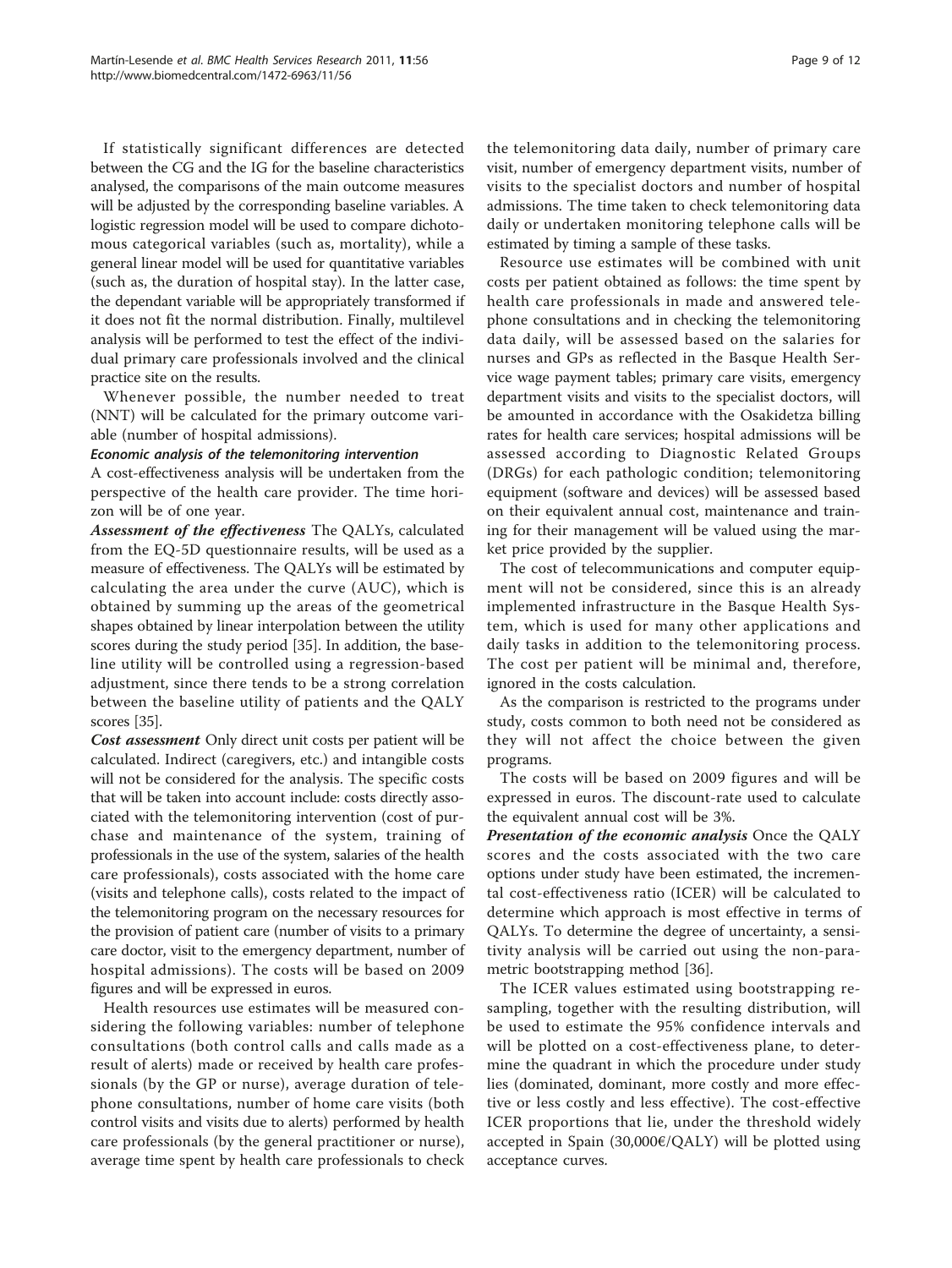### Analysis of the patient satisfaction with the telemonitoring procedure

The validity and reliability of the patient satisfaction questionnaire will be analysed. A panel of experts in Health Technology Assessment will evaluate the face and content validity of the instrument. Cronbach alpha will be calculated to measure the reliability of each scale. An exploratory factor analysis will be conducted to determine the construct validity. Convergent and divergent validity of the items will be assessed by determining the correlation between each item and the factors.

The scales corresponding to each of the domains of the questionnaire will be calculated by summing up the responses obtained for all items on that scale and will be standardised on a 0 to 100 scale. Given the absence of a gold standard, the criterion-related validity will be studied by determining whether the patients reporting lower levels of satisfaction correlate with higher mortality rates, longer hospital stays, higher number of hospital admissions, higher use of health care resources and more episodes of worsening. In addition, the scales of the questionnaire will be compared by socio-demographic and baseline clinical characteristics. The Student t-test or the analysis of variance will be used for normally distributed data, and the Mann Whitney U test or the Kruskal-Wallis test for non-normally distributed data.

# Analysis of the technical performance and compliance with the telemonitoring system

Data concerning patient and health care professional compliance with telemonitoring, as well as the reliability, performance and security of the telemonitoring procedure over the course of the study will be described.

### Ethics approval

The study was approved by the Ethics Committee for Scientific Research (CEIC, Basurto Hospital, Bizkaia) on the 16<sup>th</sup> of December 2009. Patients or relatives gave written informed consent prior to participating in the study.

#### Study limitations

Due to the interactive nature of the intervention, it is not possible to blind the health care professionals providing the intervention or the participants involved in the study. Despite the aforementioned limitation, most of the key data are objective and will be obtained from medical registers (hospital admissions, use of health care resources, etc.). Methods have been put in place to double-check the veracity of the data obtained. Moreover, the statisticians in charge of the data analysis will be blinded to group assignment.

The number of patients included in the present study is limited by the available telemonitoring devices. Despite recruitment of a higher number of patients would have been desirable, we have estimated a power of 72% to detect significant differences in the main outcome measure between the two study groups.

#### **Discussion**

The results of this study will shed some light on the effects of telemonitoring for the follow-up and management of chronic patients from a primary care setting. The present investigation will provide data on the clinical efficacy, patient's quality of life and health services costs. The level of acceptance, obstacles and facilitating factors for the use of the new telemonitoring technology will also be explored. Improving the medical support provided to elderly chronic patients and their family/caregivers has the potential to decrease health service usage and increase their quality of life through improved worsening symptom identification and a better continuity of care.

Among the main contributions of the present study we could highlight the following:

1. The telemonitoring intervention will be controlled and managed by the primary health care professionals (GPs and nurses) who routinely see the patients in the health centres. This is a realistic approach that integrates a new health care strategy within the primary health care sector. The study involves all the primary health centres in the Bilbao Health Region and, therefore, the application of ICTs to the management of chronic patients may have a significant impact on the internal organisation of an entire Health Region.

2. The subgroup of patients selected for the study suffers from two of the most commonly targeted diseases for home telecare interventions (i.e., HF and CLD). In addition, the patients included in the present study show certain added peculiarities: they are home care patients with frequent hospital admissions and with a higher mean age than that targeted by most other published studies. Therefore, the study may contribute to enhance the understanding of alternative modes of health care provision for medically unstable patients with a high degree of physical and functional deterioration.

3. The present study will also evaluate the acceptance of the new technology by health care professionals and patients/caregivers which could be critical for the adoption of ICTs in the health care sector. In particular, we would like to point out the considerable number of health care professionals that will be involved in the study, which could provide substantial data to thoroughly assess provider satisfaction with telemonitoring technology by means of qualitative and quantitative methods.

4. The study could provide evidence to determine the feasibility of the use of ICT applications by elderly patients with limited computer literacy.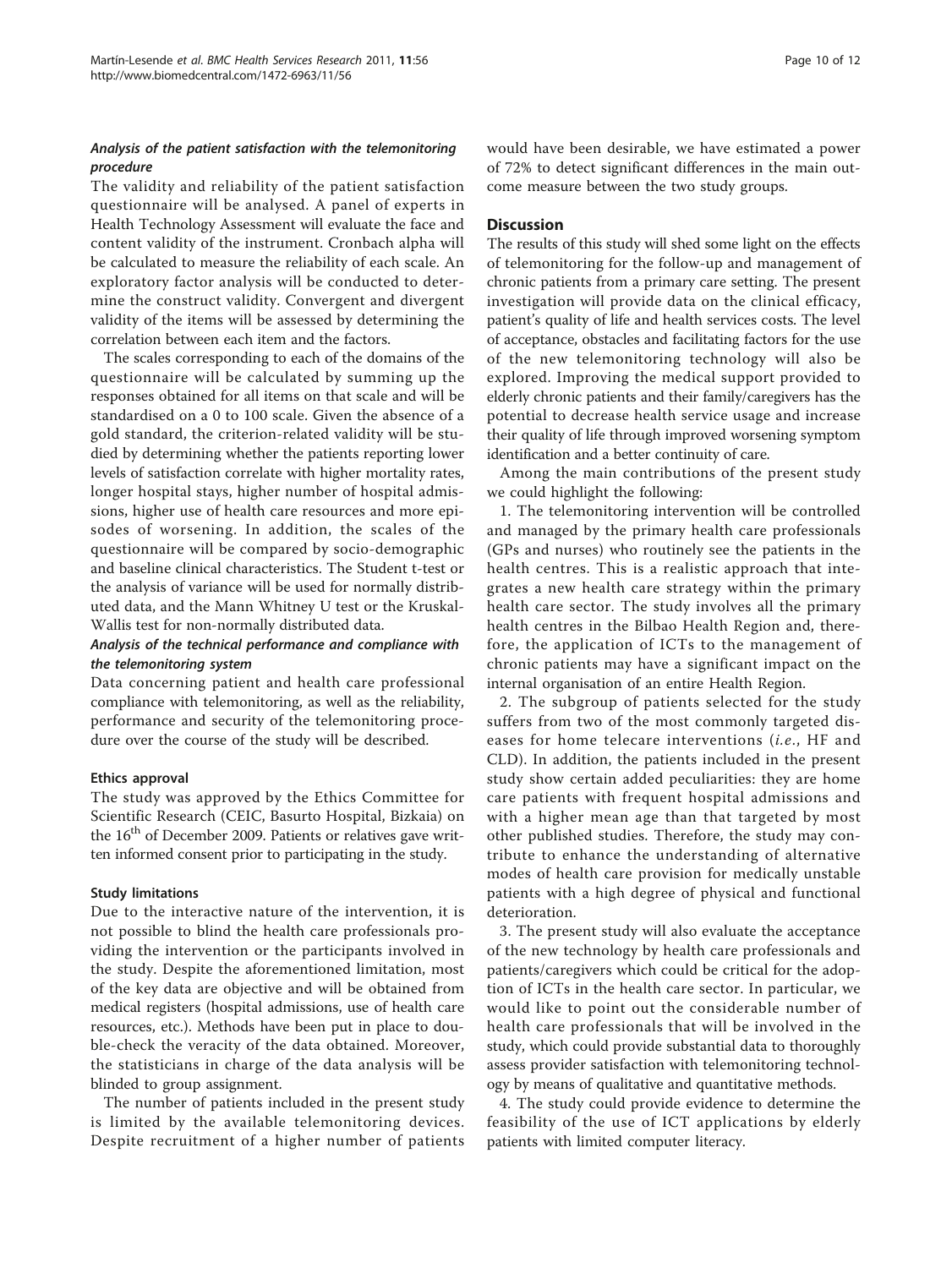#### <span id="page-10-0"></span>Acknowledgements

The study has been funded by the Spanish Ministry of Health, Social Policy and Equality

We would like to thank Ana Gorroñogoitia Iturbe, coordinator of the Bizkaia Family Medicine Teaching Unit, for reviewing the preliminary research protocol, and to all the GPs and nurses in the Bilbao Primary Care Health Region who are involved in the study. We are also grateful to the Basque Foundation for Health Innovation and Research (BIOEF) for their support in the translation of the manuscript.

#### Author details

<sup>1</sup> Bilbao Primary Health Care Region, Osakidetza - Basque Health Service, Bizkaia, Spain. <sup>2</sup>Basque Office for Health Technology Assessment (OSTEBA), Department of Health and Consumer Affairs, Basque Government, Vitoria-Gasteiz, Spain. <sup>3</sup>Basque Foundation for Health Innovation and Research (BIOEF), Bizkaia, Spain. <sup>4</sup>Knowledge Management and Evaluation, Department of Health and Consumer Affairs, Basque Government, Vitoria-Gasteiz, Spain.

#### Authors' contributions

IML, as the principal investigator, has been involved with and coordinates all the phases and activities of the project. EO has contributed to the drafting and critical revision of the manuscript, and has participated in the conception and design of the study. CC and RA have contributed to the design of the study, assessment of patients and review of documents. JA, MIR and JL have been involved in the conception of the study and are in charge of the institutional relationships and the link with the supplier of the telemonitoring devices. AB and IV have been involved in drafting the statistical analysis and will conduct the statistical analysis of the trial results. JCB has contributed to the drafting of the economic analysis and has participated in the design of the study. ER will contribute to the evaluation of the satisfaction of patients and health care professionals with the telemonitoring technology. All authors have read and approved the final version of the manuscript.

#### Competing interests

The authors declare that they have no competing interests.

Received: 1 February 2011 Accepted: 8 March 2011 Published: 8 March 2011

#### References

- 1. Gómez J, Martín Lesende I, Baztán JJ, Regato P, Abizanda P, Formiga F, et al: Prevención de la dependencia en las personas mayores. Working Paper, 1st Spanish Conference on Health Promotion and Prevention in Clinical Practice Ministry of Health and Consumer Affairs. Madrid; 2007 [[http://www.](http://www.msc.es/ca/profesionales/saludPublica/prevPromocion/docs/prevencionDependenciaMayores.pdf) [msc.es/ca/profesionales/saludPublica/prevPromocion/docs/](http://www.msc.es/ca/profesionales/saludPublica/prevPromocion/docs/prevencionDependenciaMayores.pdf) [prevencionDependenciaMayores.pdf](http://www.msc.es/ca/profesionales/saludPublica/prevPromocion/docs/prevencionDependenciaMayores.pdf)].
- 2. Spanish Ministry of Health and Social Policy. IMSERSO: Las personas mayores en España. Regional and National Data. In 2008 Report. Volume I. ARTEGRAF S.A. Madrid; 2009, [\[http://www.msc.es/novedades/docs/](http://www.msc.es/novedades/docs/informe2008_I.pdf) [informe2008\\_I.pdf](http://www.msc.es/novedades/docs/informe2008_I.pdf)].
- 3. Spanish Ministry of Health and Social Policy. IMSERSO: Las personas mayores en España. Regional and National Data. In 2008 Report. Volume II. ARTEGRAF S.A. Madrid; 2009.
- 4. World Population Prospects. The 2008 Revision [\[http://esa.un.org/unpp/\]](http://esa.un.org/unpp/).
- 5. Conway G: [Case management for heart failure in the emergency](http://www.ncbi.nlm.nih.gov/pubmed/18340214?dopt=Abstract) [department.](http://www.ncbi.nlm.nih.gov/pubmed/18340214?dopt=Abstract) Crit Pathw Cardiol 2006, 5(1):25-28.
- 6. Wilkinson T, Donaldson GC, Hurst JR, Seemungal TAR, Wedzicha JA: [Early](http://www.ncbi.nlm.nih.gov/pubmed/14990395?dopt=Abstract) [therapy improves outcomes of exacerbations of chronic obstructive](http://www.ncbi.nlm.nih.gov/pubmed/14990395?dopt=Abstract) [pulmonary disease.](http://www.ncbi.nlm.nih.gov/pubmed/14990395?dopt=Abstract) Am J Respir Crit Care Med 2004, 169:1298-1303.
- 7. Pare G, Jaana M, Sicotte C: [Systematic review of home telemonitoring for](http://www.ncbi.nlm.nih.gov/pubmed/17329725?dopt=Abstract) [chronic diseases: the evidence base.](http://www.ncbi.nlm.nih.gov/pubmed/17329725?dopt=Abstract) J Am Med Inform Assoc 2007, 14(3):269-277.
- Cleland JGF, Louis AA, Rugby AS, Janssens U, Balk AHMM: [Noninvasive](http://www.ncbi.nlm.nih.gov/pubmed/15893183?dopt=Abstract) [home telemonitoring for patients with heart failure at high risk of](http://www.ncbi.nlm.nih.gov/pubmed/15893183?dopt=Abstract) [recurrent admission and death. The Trans-European Network-Home-Care](http://www.ncbi.nlm.nih.gov/pubmed/15893183?dopt=Abstract) [Management System \(TEN-HMS\) Study.](http://www.ncbi.nlm.nih.gov/pubmed/15893183?dopt=Abstract) J Am Coll Cardiol 2005, 45(10):1654-1664.
- 9. Sisk JE, Hebert PL, Horowitz CR, McLaughlin MA, Wang JJ, Chassin MR: [Effects of nurse management on the quality of heart failure care in](http://www.ncbi.nlm.nih.gov/pubmed/16908918?dopt=Abstract)

[minority communities: a randomised trial.](http://www.ncbi.nlm.nih.gov/pubmed/16908918?dopt=Abstract) Ann Int Med 2006, 145(4):273-83.

- 10. Bourbeau J, Julien M, Maltais F, Rouleau M, Beaupré A, Bégin R, Renzi P, Nault D, Borycki E, Schwartzman K, Singh R, Collet JP: [Reduction of](http://www.ncbi.nlm.nih.gov/pubmed/12622605?dopt=Abstract) [hospital utilization in patients with chronic obstructive pulmonary](http://www.ncbi.nlm.nih.gov/pubmed/12622605?dopt=Abstract) [disease: a disease specific self-management intervention.](http://www.ncbi.nlm.nih.gov/pubmed/12622605?dopt=Abstract) Arch Intern Med 2003, 163:585-91.
- 11. Kielblock B, Frye Ch, Kottmair S, Hudler T, Siegmund-Schultze E, Middeke M: [Impact of telemetric management on overall treatment costs and](http://www.ncbi.nlm.nih.gov/pubmed/17315117?dopt=Abstract) [mortality rate among patients with chronic heart failure.](http://www.ncbi.nlm.nih.gov/pubmed/17315117?dopt=Abstract) Deutsche Medizinische Wochenschrift 2007, 132(9):417-22.
- 12. Giordano A, Scalvini S, Zanelli E, Corrà U, Longobardi GL, Ricci VA, et al: [Multicentre randomised trial on home-based telemanagement to](http://www.ncbi.nlm.nih.gov/pubmed/18222552?dopt=Abstract) [prevent hospital readmission of patients with chronic heart failure.](http://www.ncbi.nlm.nih.gov/pubmed/18222552?dopt=Abstract) Int J Cardiol 2009, 131(2):192-9.
- 13. Farrero E, Escarrabill J, Prats E, Maderal M, Manresa F: [Impact of a hospital](http://www.ncbi.nlm.nih.gov/pubmed/11171710?dopt=Abstract)[based home-care program on the management of COPD patients](http://www.ncbi.nlm.nih.gov/pubmed/11171710?dopt=Abstract) [receiving long-term oxygen therapy.](http://www.ncbi.nlm.nih.gov/pubmed/11171710?dopt=Abstract) Chest 2001, 119(2):364-369.
- 14. Pare G, Sicotte C, St-Jules D, Gauthier R: [Cost-minimization analysis of a](http://www.ncbi.nlm.nih.gov/pubmed/16620165?dopt=Abstract) [telehomecare program for patients with chronic obstructive pulmonary](http://www.ncbi.nlm.nih.gov/pubmed/16620165?dopt=Abstract) [disease.](http://www.ncbi.nlm.nih.gov/pubmed/16620165?dopt=Abstract) Telemed J E-Health 2006, 12(2):114-121.
- 15. Tran K, Polisena J, Coyle D, Coyle K, Kluge E-HW, Cimon K, McGill S, Noorani H, Palmer K, Scott R: Home telehealth for chronic disease management [Technology report number 113]. Ottawa: Canadian Agency for Drugs and Technologies in Health; 2008.
- 16. Polisena J, Tran K, Cimon K, Hutton B, McGill S, Palmer K, Scott RE: [Home](http://www.ncbi.nlm.nih.gov/pubmed/20197355?dopt=Abstract) [telehealth for chronic obstructive pulmonary disease: a systematic](http://www.ncbi.nlm.nih.gov/pubmed/20197355?dopt=Abstract) [review and meta-analysis.](http://www.ncbi.nlm.nih.gov/pubmed/20197355?dopt=Abstract) J Telemed Telecare 2010, 16(3):120-127.
- 17. Clark RA, Inglis SC, McAlister FA, Cleland JGF, Stewart S: [Telemonitoring or](http://www.ncbi.nlm.nih.gov/pubmed/17426062?dopt=Abstract) [structured telephone support programmes for patients with chronic heart](http://www.ncbi.nlm.nih.gov/pubmed/17426062?dopt=Abstract) [failure: systematic review and meta analysis.](http://www.ncbi.nlm.nih.gov/pubmed/17426062?dopt=Abstract) BMJ 2007, 334(7600):942.
- 18. Inglis SC, Clark RA, McAlister FA, Ball J, Lewinter C, Cullington D, Stewart S, Cleland JGF: Structured telephone support or telemonitoring programmes for patients with chronic heart failure. Cochrane Database of Systematic Reviews 2010, , 8: CD007228.
- 19. Polisena J, Tran K, Cimon K, Hutton B, McGill S, Palmer K, Scott RE: [Home](http://www.ncbi.nlm.nih.gov/pubmed/20008054?dopt=Abstract) [telemonitoring for congestive heart failure: a systematic review and](http://www.ncbi.nlm.nih.gov/pubmed/20008054?dopt=Abstract) [meta-analysis.](http://www.ncbi.nlm.nih.gov/pubmed/20008054?dopt=Abstract) J Telemed Telecare 2010, 16(2):68-76.
- 20. Bagües MI, Rodríguez J: Servicio de telemetria orientado a enfermos crónicos: una plataforma software especializada en multipatologias. XII National Congress on Health Informatics. InforSalud: 16-18 March 2009. Madrid .
- 21. Morisky DE, Green LW, Levine DM: [Concurrent and predictive validity of a](http://www.ncbi.nlm.nih.gov/pubmed/3945130?dopt=Abstract) [self-reported measure of medication adherence.](http://www.ncbi.nlm.nih.gov/pubmed/3945130?dopt=Abstract) Med Care 1986, 24:67-74.
- 22. Mahoney FI, Barthel DW: Functional evaluation: the Barthel Index. Md Med J 1965, 14:61-65.
- 23. Badía X, Roset M, Montserrat S, Herdman M, Segura A: La versión española del EuroQol: descripción y aplicaciones. Med Clín 1999, 112(Suppl 1):79-85.
- 24. Herdman M, Badia X, Berra S: [El EuroQol-5D: una alternativa sencilla para](http://www.ncbi.nlm.nih.gov/pubmed/11602124?dopt=Abstract) [la medición de la calidad de vida relacionada con la salud en atención](http://www.ncbi.nlm.nih.gov/pubmed/11602124?dopt=Abstract) [primaria.](http://www.ncbi.nlm.nih.gov/pubmed/11602124?dopt=Abstract) Aten Primaria 2001, 28(6):425-429.
- 25. Oppe M, Rabin R, de Charro F: EQ-5D User Guide. EuroQol Group. Version 1.0 2007.
- 26. Zarit S, Orr N, Zarit J: The hidden victims of Alzheimer's disease: families under stress New York: University Press; 1985.
- 27. Martín M, Salvadó I, Nadal S, Miji LC, Rico JM, Lanz P, et al: Adaptación para nuestro medio de la Escala de sobrecarga del Cuidador (Caregiver Burden Interview) de Zarit. Rev Gerontol 1996, 6:338-346.
- 28. Izal M, Montorio I: Evaluación del medio y del cuidador del demente. In Evaluación neuropsicológica y funcional de la demencia. Edited by: Del Ser T, Peña Casanova J. Barcelona: Prous Science; 1994:201-202.
- 29. Bakken S, Grullon-Figueroa L, Izquierdo R, Lee NJ, Morin P, Palmas W, et al: [Development, validation, and use of English and Spanish versions of the](http://www.ncbi.nlm.nih.gov/pubmed/16929036?dopt=Abstract) [telemedicine satisfaction and usefulness questionnaire.](http://www.ncbi.nlm.nih.gov/pubmed/16929036?dopt=Abstract) J Am Med Inform Assoc 2006, 13:660-667.
- 30. Demiris G, Speedie S, Finkelstein S: A questionnaire for the assessment of patients' impressions of the risks and benefits of home telecare. J Telemed Telecare 2001, 6:278-284.
- 31. Yip MP, Chang AM, Chan J, Mackenzie AE: [Development of the](http://www.ncbi.nlm.nih.gov/pubmed/12641893?dopt=Abstract) [telemedicine satisfaction questionnaire to evaluate patient satisfaction](http://www.ncbi.nlm.nih.gov/pubmed/12641893?dopt=Abstract) [with telemedicine: a preliminary study.](http://www.ncbi.nlm.nih.gov/pubmed/12641893?dopt=Abstract) J Telemed Telecare 2003, 9:46-50.